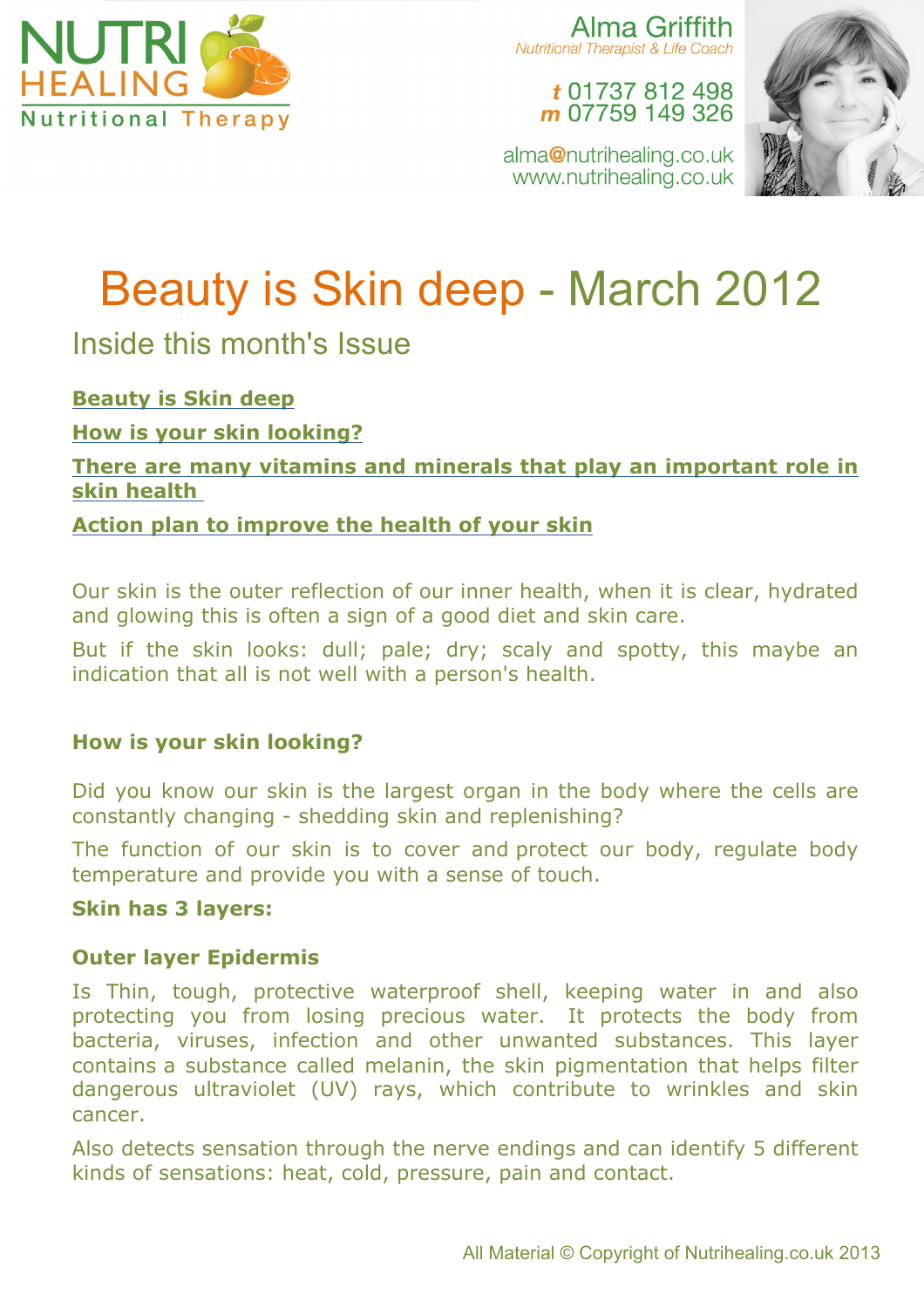#### **Middle layer Dermis**

Mostly soft tissue such as collagen, elastin and fibrillin - tissues that make your skin elastic and flexible, yet strong and structurally firm. The dermis also contains nerve endings, blood vessels, hair follicles, oil and sweat glands.

It helps to regulate body temperature, allowing the skin to retain heat when cold or release heat when hot.

**Inner layer** below the dermis is the subcutaneous layer, which is made up of mostly fat; it also helps to regulate body temperature by providing insulation.

#### **There are many vitamins and minerals that play an important role in skin health**

Vitamins and minerals play an important role on how your skin can look, feel, and even age.

#### *These are the important ones:*

#### **Vitamin C**

A powerful antioxidant that works on reducing the damaged caused by free radicals, a harmful by-product of sunlight, smoking and pollution. Restores the collagen, elastin and fibers that support skin structure, preventing wrinkles and premature ageing.

*Foods:* - Colourful Fruits, vegetables, herbs (Thyme & parsley), peppers.

#### **Vitamin E**

Also antioxidant - helps to reduce affects of sunrays,

Vitamin E is an integral part of our cellular membranes whose main role is to defend the cell against oxidation (free radicals)

*Foods:* Nuts, seeds, and vegetable oils are among the best sources and significant amounts are available in green leafy vegetables and fortified cereals.

#### **Vitamin A.**

Is an antioxidant, necessary for the maintenance and repair of skin tissue.

Deficiencies in Vitamin A result in dry, flaky complexion.

Fruits and vegetables are loaded with vitamin A, some herbs and animal liver.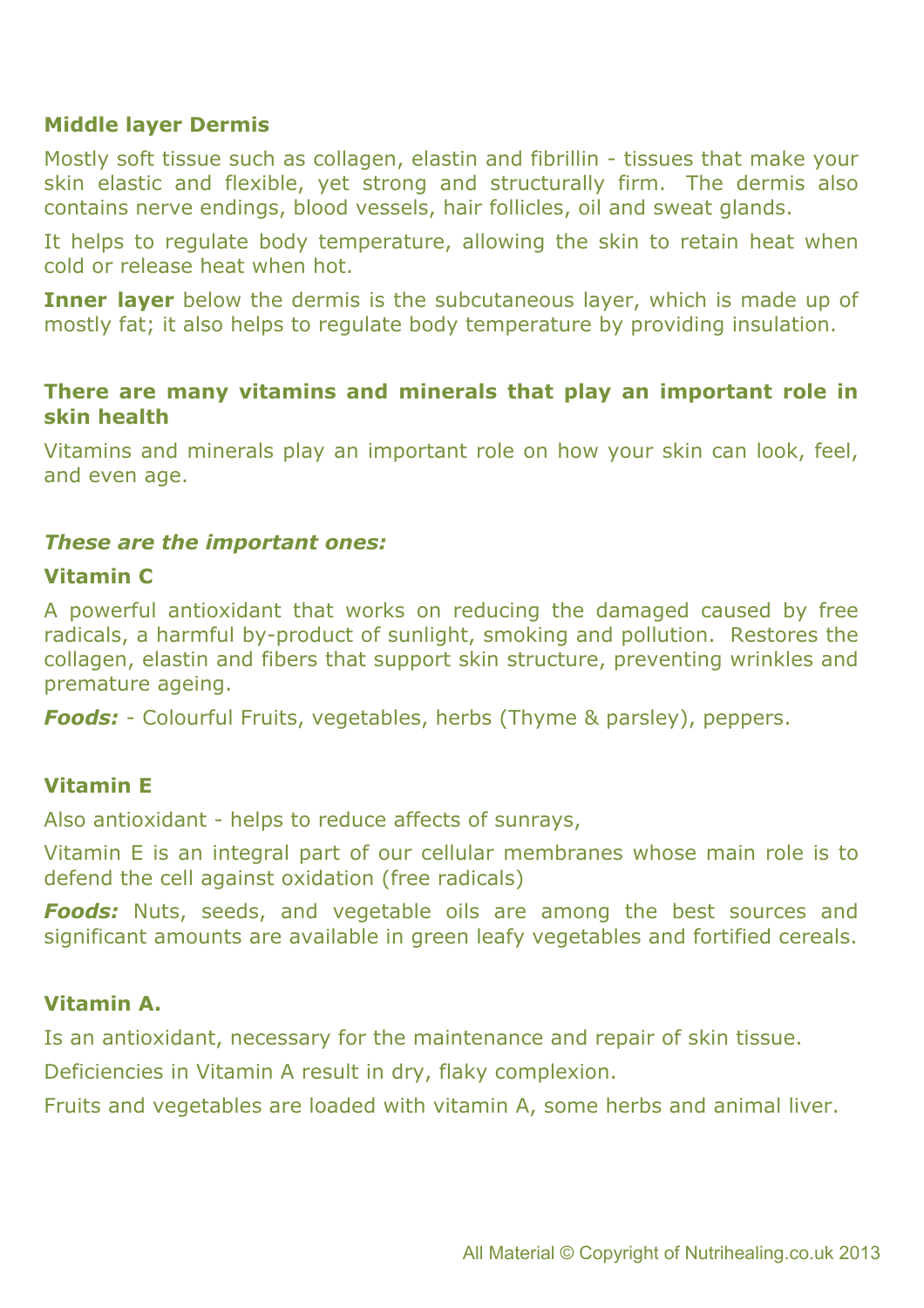#### **Vitamin B Complex**

Healthy skin also needs the B vitamins founds in

Meat, poultry, fish, eggs, milk, whole-grain or enriched breads and cereals, vegetables (especially mushrooms, asparagus, and leafy green vegetables), peanut butter

## **CoQ 10**

Is a potent antioxidant, which supports Vitamin E and boosts the function of our cells and acting as a general stimulant.

Foods containing CoQ10 are - fish, organ meats - Liver, heart, kidneys and whole grains.

## **Minerals**

Glucosamine, manganese, copper and zinc that help rebuild the matrix

## **Essential Fatty Acids**

Anti-inflammatory and essential for maintaining integrity

These are "good fats" that your body needs for healthy skin; they are not made by the body, so therefore must be replenished through food. What do they do?

- Regulating cell function,
- Maintaining the integrity of the cellular walls, Allowing smooth transference of waste and water.

A skin cell's ability to hold water decreases with age. A healthy skin cell has a healthy membrane, which keeps good things in, like water and nutrients, and allows waste products to pass out. It is a fatty acid's job to keep that cell healthy and its membrane functioning.

#### **Some other important nutrients, which help, prevent anti-ageing**

o Blackberries, blueberries, elderberries, bilberry

**Herbs** - Lady's mantle, ginkgo, turmeric

o Red wine, Green tea